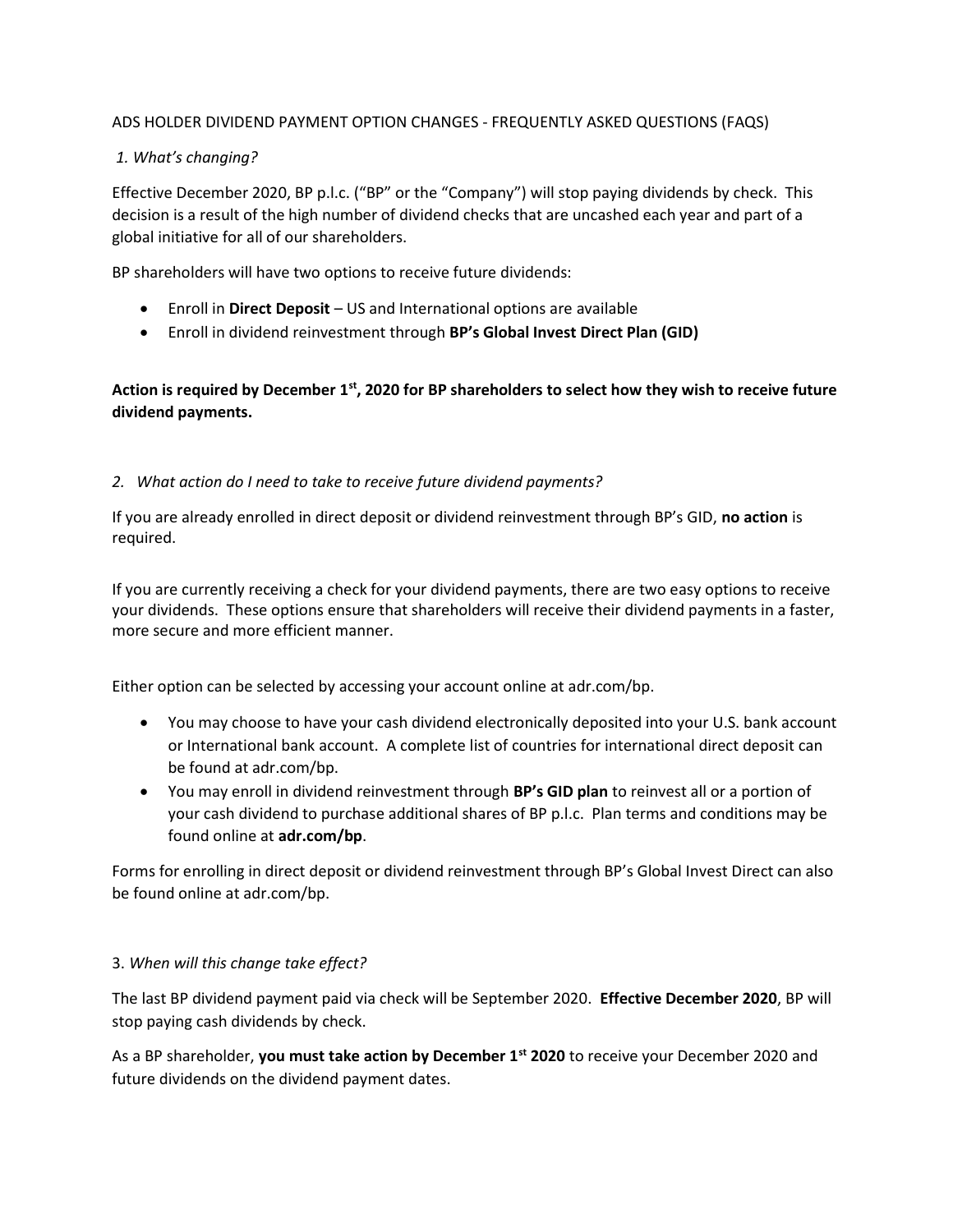#### 4. Why is BP making this change?

In keeping with BP's strategy to promote efficient and modern methods of engagement with its shareholders, BP has made the decision that in 2020 it will stop paying cash dividends by check.

Each year approximately 15,000 dividend checks are uncashed by BP shareholders. Although a number are replaced, the majority of these checks remain uncashed. BP wants to provide the most efficient and secure way for shareholders to receive their dividend payments.

Companies have been successful worldwide in the implementation of checkless dividends and this is a common approach to paying dividends across the globe. BP successfully launched this program for its ordinary shareholders in 2019 and is committed to treating all shareholders equally, bringing it to ADR holders in the US.

# 5. What if I'm already enrolled in direct deposit or dividend reinvestment through the GID plan?

If you are already enrolled in direct deposit or dividend reinvestment through the GID plan, there is no need to take any action – dividends will continue to be paid per your enrollment option.

# 6. Will my bank details be secure?

Electronic funds transfers via direct deposit are the most secure method of payment. BP Shareowner Services will only use your account details to facilitate the payment of dividends with your bank. The details are maintained securely by BP Shareowner Services.

# 7. What if I don't have a US bank account?

BP has recently introduced an international direct deposit option for shareholders who do not have a U.S. bank account. There is no additional cost for this option.

A complete list of qualifying countries can be found at adr.com/bp.

If you have a bank account outside of the U.S. and your country does not appear on the list of qualifying countries, please contact BP Shareowner Services at 877-638-5672. Representatives are available Monday through Friday from 7:00 a.m. to 7:00 p.m. Central Standard Time.